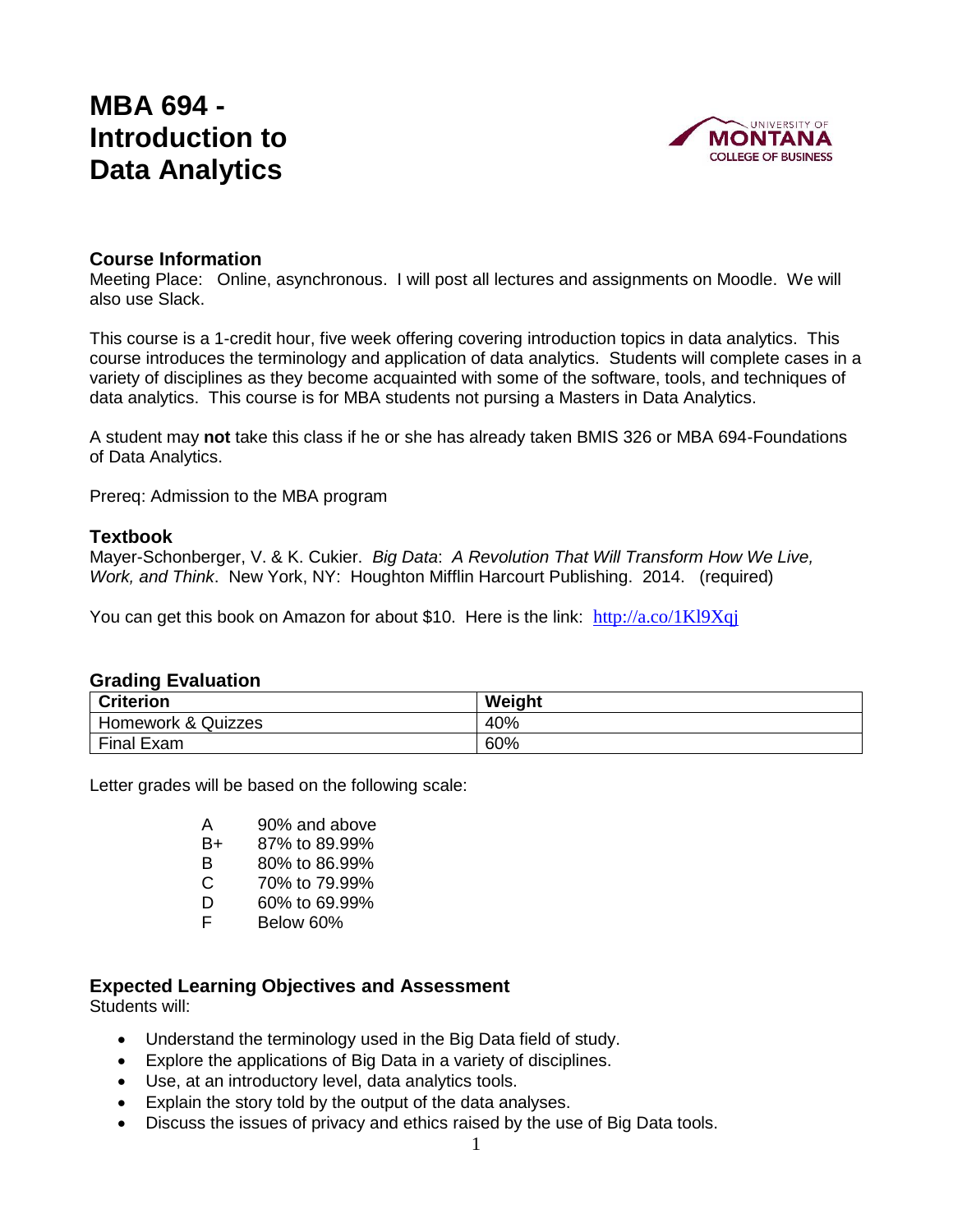# **Assignments**

#### **Homework**

Homework will assigned throughout the five weeks. Some homework will be individual and some homework can be completed in groups. I will specify individual or possible group on each assignment. If done in groups, make sure everyone in the group understands each question and/or task. This will help tremendously on exams. All homework is due as specified in Moodle. **\*\*\*No late assignments will be accepted and they will be assigned a score of zero (0).\*\*\***

#### **Exam**

The exam will be a combination of hands-on problems and short answer covering the content discussed in lectures, homework, readings from Moodle. No makeup exam will be allowed if the absence is not pre-approved. Missing the exam without pre-approval results in a zero.

# **Policies**

# **Email and Slack**

Since this is an online-only class and our communication will be asynchronous, we will need to use technology to help facilitate questions, concerns, confusion, etc. If you send me an email, please give me at least 24 hours to respond since I am teaching three other undergraduate classes at the same time. We will use Slack for course related questions because other students may have the same questions. We will use email for personal related questions (grades, missing the exam, etc.).

# **Academic Honesty**

All students must practice academic honesty. Academic misconduct is subject to an academic penalty by the course instructor and/or a disciplinary sanction by the University. The University of Montana Student Conduct Code specifies definitions and adjudication processes for academic misconduct and states, "Students at the University of Montana are expected to practice academic honesty at all times." (Section V.A., available at

[http://www.umt.edu/vpsa/policies/student\\_conduct.php\)](http://www.umt.edu/vpsa/policies/student_conduct.php). All students need to be familiar with the Student Conduct Code. It is the student's responsibility to be familiar the Student Conduct Code. [SoBA Professional Conduct.](http://www.business.umt.edu/Soba/SoBAEthics/CodeofProfessionalConduct.aspx) (link:

[http://www.business.umt.edu/Soba/SoBAEthics/CodeofProfessionalConduct.aspx\)](http://www.business.umt.edu/Soba/SoBAEthics/CodeofProfessionalConduct.aspx)

# **[Disability Services for Students](http://www.umt.edu/dss/default.php)**

The University of Montana assures equal access to instruction through collaboration between students with disabilities, instructors, and Disability Services for Students. If you think you may have a disability adversely affecting your academic performance, and you have not already registered with Disability Services, please contact Disability Services in Lommasson Center 154 or 406.243.2243. I will work with you and Disability Services to provide an appropriate modification.